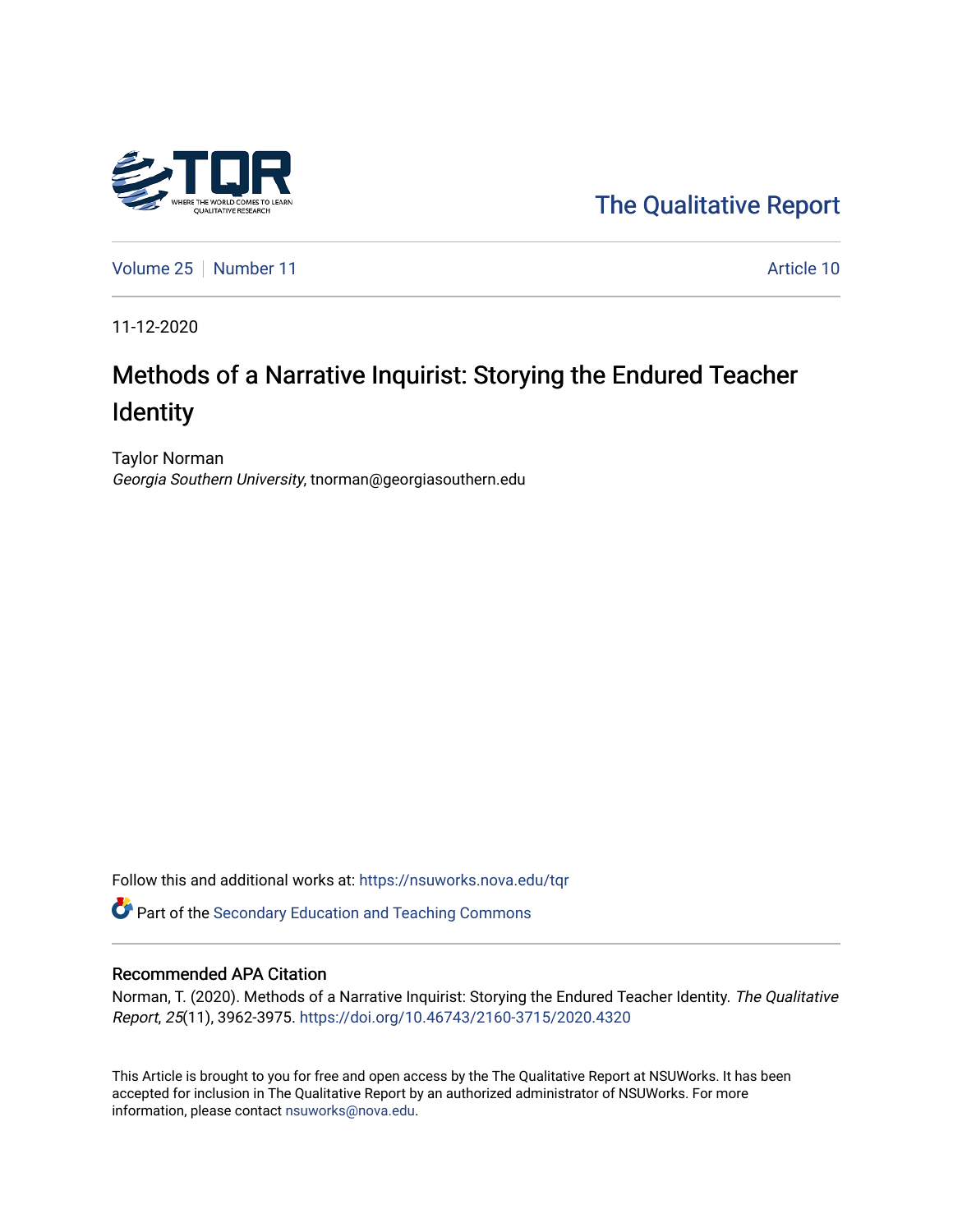

# Methods of a Narrative Inquirist: Storying the Endured Teacher Identity

# Abstract

While I was a young English language arts teacher, my teacher identity matured in a nurturing environment cultivated by my veteran colleagues. Finding that this is not the common narrative told by beginning teachers (Alsup, 2019, 2006; Danielewicz, 2001), I wondered what impact sharing the stories of my veteran colleagues could have on young teachers. The purpose of this paper is to explain why narrative inquiry fit the parameters of this particular inquiry, what methods were utilized and how the project was constructed. Like Spector-Mersel (2011), I intend to describe my use of narrative inquiry to expand its conceptual and methodological definitions.

# Keywords

Narrative Inquiry, Teacher Identity, Qualitative Methodology

# Creative Commons License



This work is licensed under a [Creative Commons Attribution-Noncommercial-Share Alike 4.0 International](https://creativecommons.org/licenses/by-nc-sa/4.0/)  [License](https://creativecommons.org/licenses/by-nc-sa/4.0/).

# Acknowledgements

Thank you to my dissertation committee--Drs. Janet Alsup, Joann Phillion, Judy Lysaker, and Jake Burdick. The story of this research began with all your wise advice.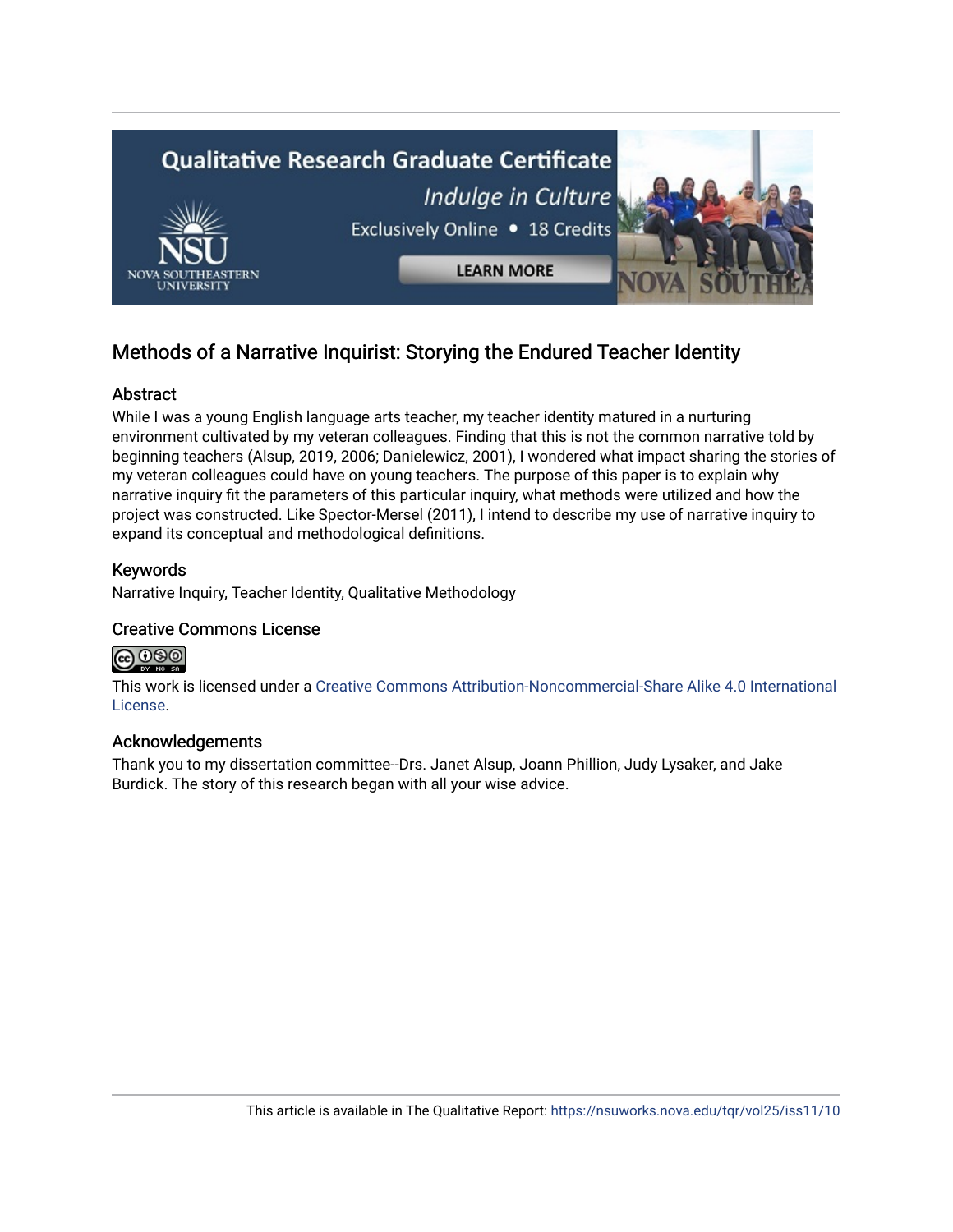

# **Methods of a Narrative Inquirist: Storying the Endured Teacher Identity**

Taylor A. Norman Georgia Southern University, Statesboro, Georgia, USA

*While I was a young English language arts teacher, my teacher identity matured in a nurturing environment cultivated by my veteran colleagues. Finding that this is not the common narrative told by beginning teachers (Alsup, 2019, 2006; Danielewicz, 2001), I wondered what impact sharing the stories of my veteran colleagues could have on young teachers. The purpose of this paper is to explain why narrative inquiry fit the parameters of this particular inquiry, what methods were utilized and how the project was constructed. Like Spector-Mersel (2011), I intend to describe my use of narrative inquiry to expand its conceptual and methodological definitions. Keywords: Narrative Inquiry, Teacher Identity, Qualitative Methodology*

"Had you known all of the above, you might have decided not to get on, and then you would have missed the best 25 years of your life."  $-Marylin<sup>1</sup>$ , ELA teacher, 25 years' experience

While I was a young English language arts (ELA) teacher, I was inspired by the veteran ELA teachers with whom I worked. They were not old and crotchety, as I had heard veteran teachers sometimes described. Instead, they were creative, communal, and reflective. They used their experience to inform classroom decisions; they wisely advised new teachers; they planned courses and advocated for students as a whole group. Also, they were genuinely happy with their professional identity. This is the environment where my young teacher identity matured, and their demonstrated creative-communal-reflective teacher stance and positive well-being became my model. As my teacher identity grew, the influence and support of these experienced colleagues encouraged me to take on leadership roles in curriculum and student advocacy. In these roles and surrounded by passionate and positive veteran teachers, I transitioned from student to teacher with little tension. I would come to find, however, that this is not the common narrative told by teachers with two years or less experience (Alsup, 2019; 2006; Britzman, 1991; Danielewicz, 2001). Learning that my experience had been different, I was curious about what possible impact sharing this embodied stance and well-being could have on young teachers.

When I entered my doctoral studies, I consciously nurtured an inquiry project geared toward defining and describing the creative-communal-reflective teacher stance and positive well-being I mimicked as a young teacher. To bring the inquiry to light, I approached five of my veteran ELA teacher colleagues, all with 15 plus years' experience, and asked that Marylin, Elizabeth, Lauren, Marla, and Harry<sup>2</sup> narrate how they created and recreated a teacher identity informed by an evolving teacher stance and experienced through a positive well-being. I wondered how their teaching life stories might inform the identity narratives of other young teachers, who have been known to leave the profession in the first few years teaching because

<sup>1</sup> Pseudonyms are used to protect the identity of all participants.

<sup>2</sup> Pseudonyms are used to protect the identity of all participants.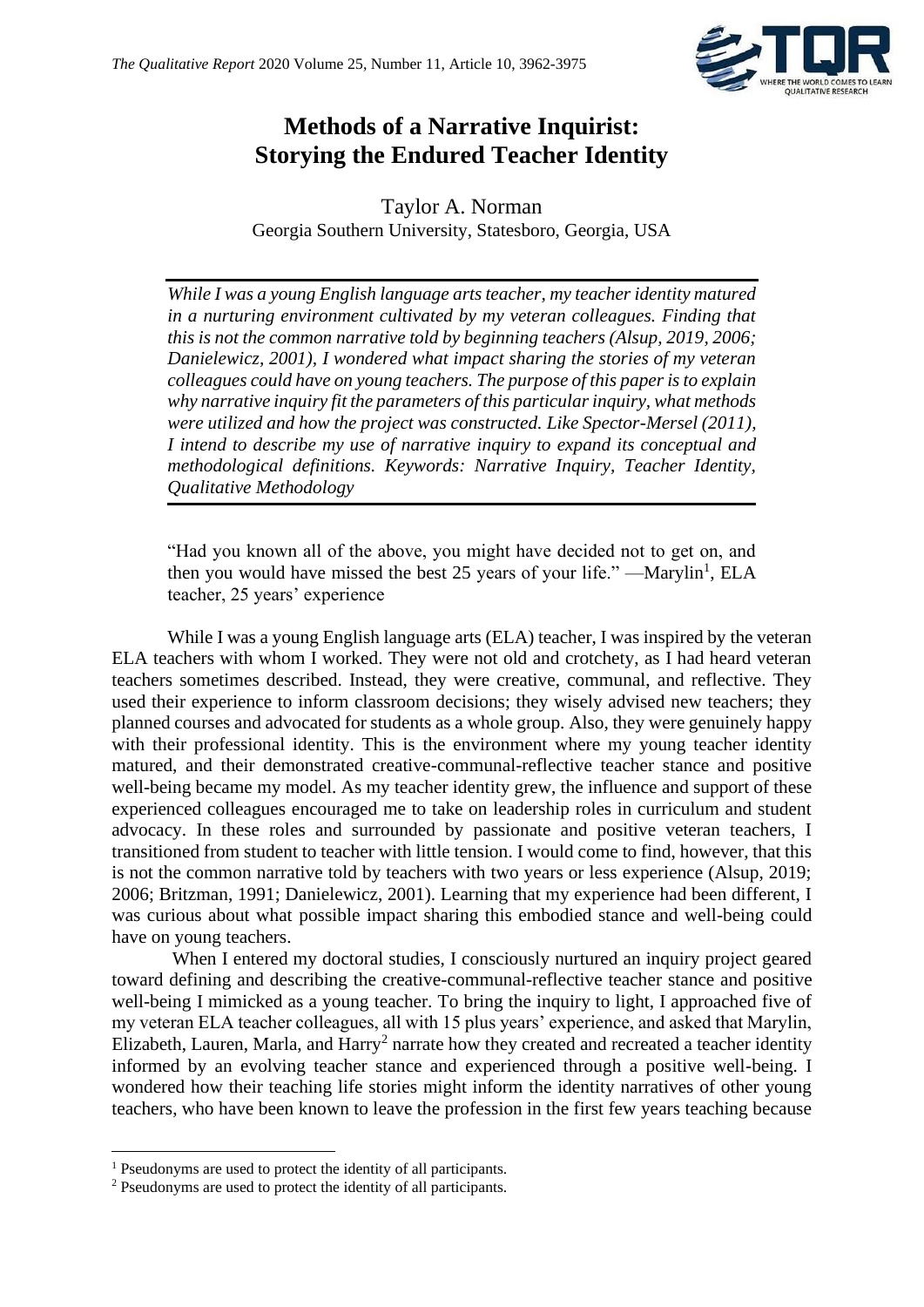of the tension caused while students transition to teachers (Alsup, 2019, 2006; Britzman, 1991; Danielewicz, 2001). This paper, though, will not recount the stories of these five veteran teachers; rather, it will explain why narrative inquiry fit the parameters of my inquiry project, what methods were used to interpret stories of professional identity, and how the project took the particular shape it did as I pursued narratives to explain why these five teachers remained in their classrooms—even after their first border crossing from student to teacher.

Like Spector-Mersel (2011) and McCormack (2004) before me, my intention is to describe my process and detail my practical applications of narrative inquiry to expand its conceptual and methodological definitions. Particularly, I share the story of my project for other inquirists who want to tell the story of an identity embodied in oneself, but inspired by another's, or better yet, one's community. Because Macintyre Latta et al. (2018) suggest mobilizing narrative inquiry to illustrate "individuality in ways that enrich others and the community-in-the-making" (p. 9), I constructed an inquiry project that aimed to define an identity that, I believed, had the potential to enrich the teaching community. An identity that I came to embody but inherited from the wise advisors of my professional community. Wanting to mobilize narrative inquiry to uncover this definition, I had to find ways to co-author their stories; I had to find ways to litter the pages of my inquiry with their voices. I had to find methods that would speak through their stories, while speaking back at their stories.

To speak through and back at their stories, post-qualitative inquiry recommends that inquirists make clear "the ways in which knowledge claims are made" through their choices in methods and methodology (Gerrard, et al., 2017, p. 391). These clarifications speak through and back at what the inquirist surmises about a participant's narrative experience; they listen, live, and report the participant's experience. To reach this goal, I operated as a third-person omniscient narrator during the teachers' stories, and a first-person narrator while telling the narrative specific to the inquiry. To compose their stories, I used the methods of life story interviews (Atkinson, 2007; Baddeley & Singer, 2007); reflective writings composed by myself in the form of a researcher's journal (Barkhuizen & Hacker, 2009), and by the participants in the form of a letter to their former teacher selves (Bullock & Ritter, 2011; Carlsson, 2012); and a narrative written by the participants reflecting on their participation in the project (Frank, 2010). With the participants directly speaking through the project's methods in their reflections and letters, the inquiry spoke back to knowledge claims, that if done any other way, would have been only my own.

Once compiled, organized, and completed, this inquiry project became a set of love stories for readers to experience and make sense of in their own teacher lives (Greene, 1994). Marylin's quote above is what I learned summed up in less than 30 words. These five veteran teachers narrated stories of endurance. They endured the evolving of emotional distress and professional responsibility as students and standards came and went. They endured their teacher identity even when they felt they could no longer "get on". Accordingly, the focus of this paper will be how the endured teacher identity was found, framed, and storied through narrative inquiry's lens.

# **Why Narrative Inquiry***?*

The stories we tell of our experiences matter (Barone, 2001; Bruner, 1990; Polkinghorne, 1988). They narrate our identities (McAdams & McLean, 2013; Damasio, 1999). They give our life purpose, intention, and conviction (Frank, 2010). Narrative inquiry's methodological purpose is to honor the power of the stories we tell, which offered me and the participating teachers an intimate, collaborative research methodology invested in human development and worldly awareness (Caine et al., 2017; Chase, 2018; Clandinin, 2013; Maple & Edwards, 2009), as well as a relationship that goes beyond the paradigmatic, logic-scientific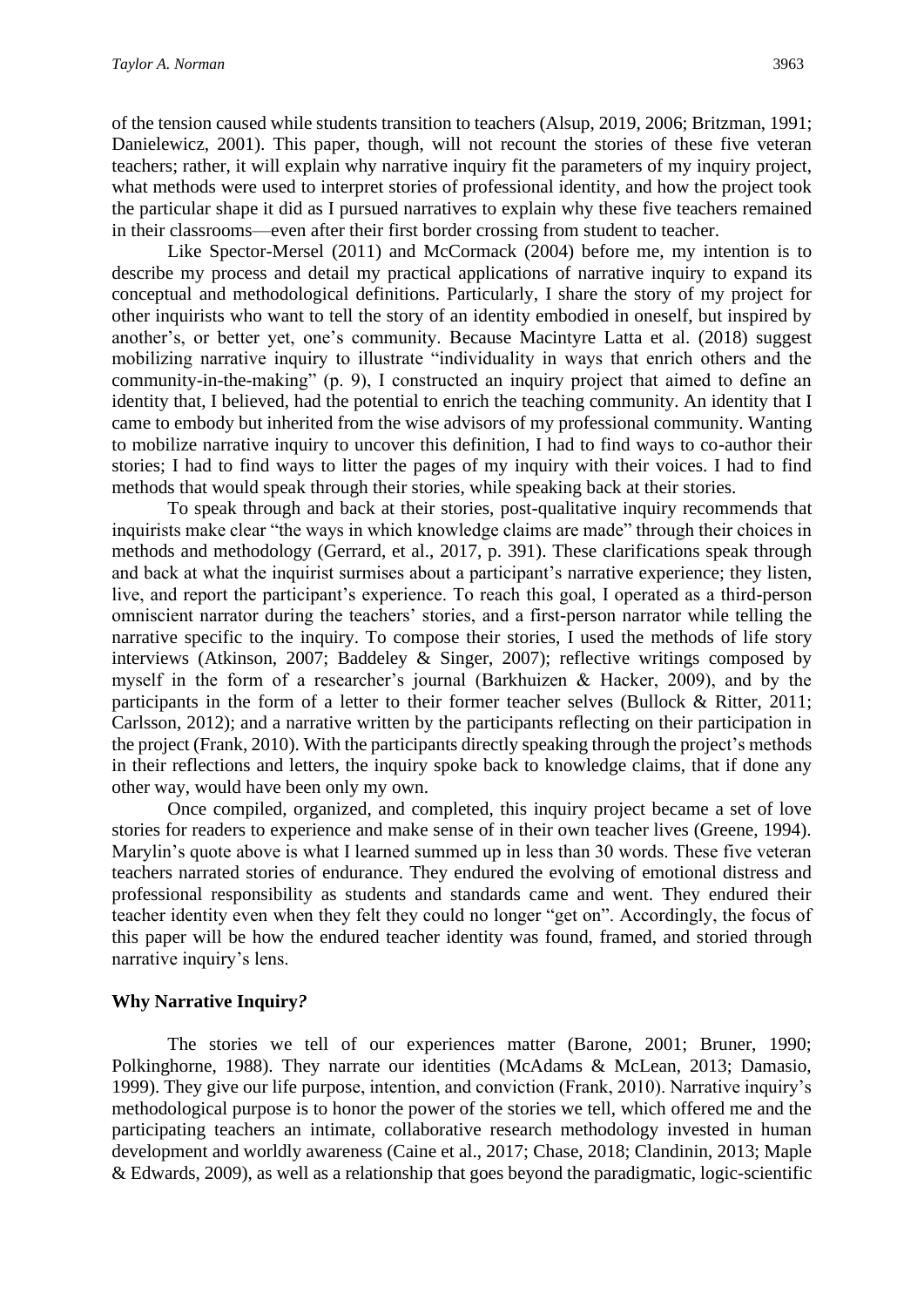epistemologies and into the realms of post-qualitative inquiry (Barone, 2001; Bruner, 1986; Denzin & Lincoln, 2018; Gerrard et al., 2017). Furthermore, narrative inquiry yields a dialogic space to discuss matters of being human, in that space and at that time (Bakhtin, 1981; Bhabha, 1994). The space that calls our stories masks and asks those stories why they are masks (Grumet, 1988).

According to Bakhtin (1981), it is the novel, not the Epic, that dialogues openly about its interpretation, and works to make sense of existence in the post-industrial age. Novels are localized; they exist in only the story's space and time; they are influenced by which words were chosen to represent any notable story, an interpretation that is bound only to the context in which the words exist. Narrative inquiry, then, can be read like a novel, as it is composed of relative language and subsequent stories (Rorty, 1979) that are open to and fluid in their interpretation (Barone, 2001). This fluidity became of utmost importance while constructing my inquiry project, since I wanted the inquiry to speak *for* itself while speaking *to* itself. I wanted the narrative to discuss matters of being a teacher that mattered to the teaching community.

Narrative inquiry is a methodology that inquires of a narrative while narrating the process of its inquiry. This transparency and flexibility furnish inquirists with methods of all shapes, shades, and sizes. Methodological choices are subjective to the inquirist's project. This subjectivity must be shared among inquirists to expand the parameters of future conceptual and methodological interpretations. After all, shadows cast between dark and light are composed of the same elements but result in infinite contrast. This is my project's shade on narrative inquiry's subjective spectrum of methods. I share my methodological choices to offer a possible application of narrative inquiry in order to expand its current applications.

#### **The Shades of Narrative's Gray**

Narrative inquiry is extremely "multi-layered and complex"; it cannot capture facts; instead, it can articulate the "meaning of experience" (Thomas, 2012, p. 211). Therefore, the questions a narrative inquirist asks about the inquiry's purpose are part and parcel to her choosing narrative inquiry as a methodological direction (Barone, 2007; Chase, 2018; Clandinin & Rosiek, 2007; Clandinin & Connelly, 2000; Pinnegar & Daynes, 2007). If the study is grounded in narrative inquiry, then these questions, too, *choose* the qualitative methods and the analysis procedure by the researcher aligning the methods to her research objective (Chase, 2018; Tierney, 2002). To represent this analysis, the narrative inquirist must be totally transparent when reporting the project's findings (Montero & Washington, 2011). For me, this transparency opened up a channel of storytelling that wielded no authority in its way of knowing (Caine et al., 2017). I did not want to own my colleagues' stories; I did not want to be the authority of their ways of knowing. Therefore, the nature of narrative inquiry and its ability to report participant stories and blur the lines of authority fit my needs.

If the narrative inquirist has no truths to report or statistics to call significant, then there is only the inquirist's voice and her narration of the work as representation. So, first, it is important that the narrative inquirist know what inquiry narrative she wishes to explore (Clandinin & Connelly, 2000; Montero & Washington, 2011). Knowing that I was after the personal narrative of veteran teachers who had an evolving teacher stance and a positive wellbeing, I began seeking out methods that could represent the stories they told about their embodiment of this identity. Because there is no one way to do any of this, the narrative inquirist spends time trying on methods and determining what benefits her unique inquiry. This process has led to different methodological reasons for capturing and narrating human experiences with narrative inquiry. Generally, inquirists might choose methods that capture participant stories as they live in relation with them (Boje, 2007); they might choose methods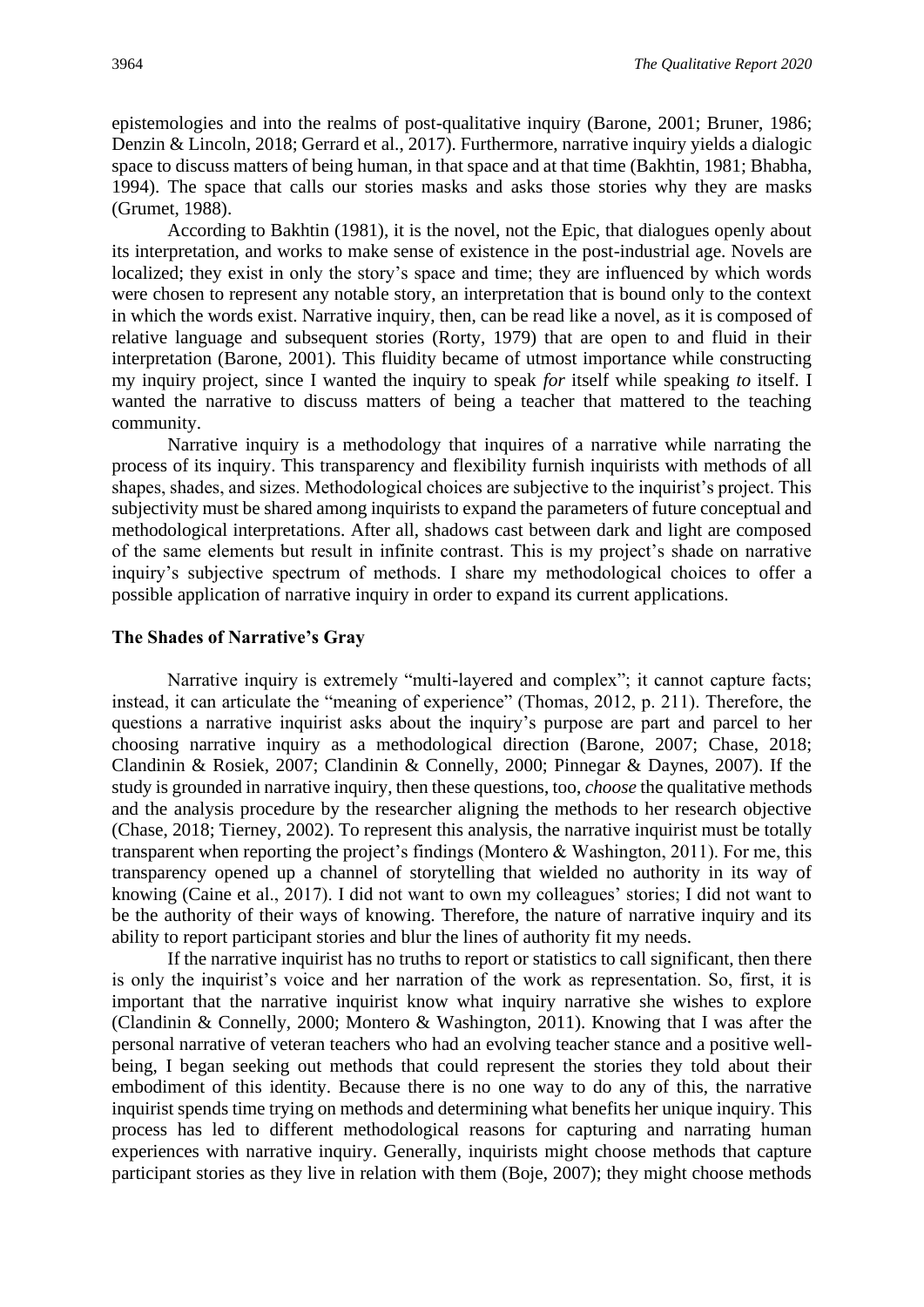that narrate stories told of lived experience (Baddeley & Singer, 2007). Through "interviews, conversations, autobiographical writings, and so on" (Clandinin, 2007, p. xi), inquirists capture and narrate the telling or living of human experience, either professionally or personally (Clandinin & Connelly, 2000). One such way an inquirist can capture stories telling of the human experience is through life stories (Atkinson, 2007; Spector-Mersel, 2011; Thomas, 2012).

This need to capture life stories came from narrative researchers, as social scientists, needing "to explore and develop knowledge about areas of the human realm" that were more specific to "people's experienced meanings of their life events and activities" then to the limits put on social scientists by common positivist frames (Polkinghorne, 2007, p. 484). When reporting what they learned about the human realm, trustworthiness and transparency gave the research quality and integrity (Barone, 2007; Clandinin & Connelly, 2000; Polkinghorne, 2007). This transparency and trustworthiness are pertinent to the composure of a life story, as it is crucial that the narrative inquirist's participant(s) trusts her well enough to know that what will be reported in the life story is what was discussed between inquirist and participant(s). Narrative inquiry, then, expects that truths will be analyzed based on these agreements, as well as truths that "search for meanings among a spectrum of possible meanings" (Bruner, 1986, p. 25).

Again, my intentions with this project aligned with the expectations of narrative inquiry. I planned to report my findings not as finite truth, but as possible meanings within the infinite range of other possible meanings. To do these meanings any justice, I was responsible for using methods that restory my participants' stories in their own terms. I was obligated to live and relive the events storied in their chapters (Chase, 2005; Frank, 2010; McCormack, 2004; Spector-Mersel, 2011). What I learned adhering to this demand, agreed with Barone's (1995) warning. He recognizes through his own use of the methodology that this restorying has the potential to put both/either the inquirist and/or the participant(s) at risk because of the vulnerability associated with sharing and reporting life stories. This vulnerability is what sets narrative inquiry apart, as it is that, "*living* narrative inquiry is what distinguishes narrative inquiry most drastically from other modes of qualitative research" (Montero & Washington, 2011, p. 339). Participants and inquirists alike have only their stories to support their conclusions about the human experience, which is a risky endeavor for both.

As I lived another's story and the participants relived their own stories, this vulnerability was a palpable reality. Yet, the trustworthiness and transparency possible within narrative inquiry furnished safe spaces within our at-risk environment. Moreover, because narrative inquiry weaves the inquiry's history throughout the participant(s)' lived experiences (Chase, 2018; Clandinin, 2013; Sikes, 1997), we were able to openly dialogue about our own vulnerability. Marylin relived her granddaughter's diagnosis and remission of cancer as it related to her growth as a teacher. Marla told stories of the self-hatred she experienced as she tried to find a positive work-life balance. I dreamt in their stories and cried while trying to make meaning out of their vulnerability. Through narrative inquiry, I was capable of reporting this vulnerability either as a third-person or first-person narrator.

# **The Shade of my Narrative's Gray**

My purpose in using narrative inquiry stems from my need to tell the story of my inquiry as well as the stories that resided within it. That is what I had heard Barone (2001) saying. It is not about making our participants' stories history; it is about reporting the work as an artifact of history. It tells the stories within a time and place that will never exist again. It reports the facts as they lived on that day. I thought, at first, this work would be a comprehensive look at teachers re-storying their lived experience as teachers, one that would be filled with redemption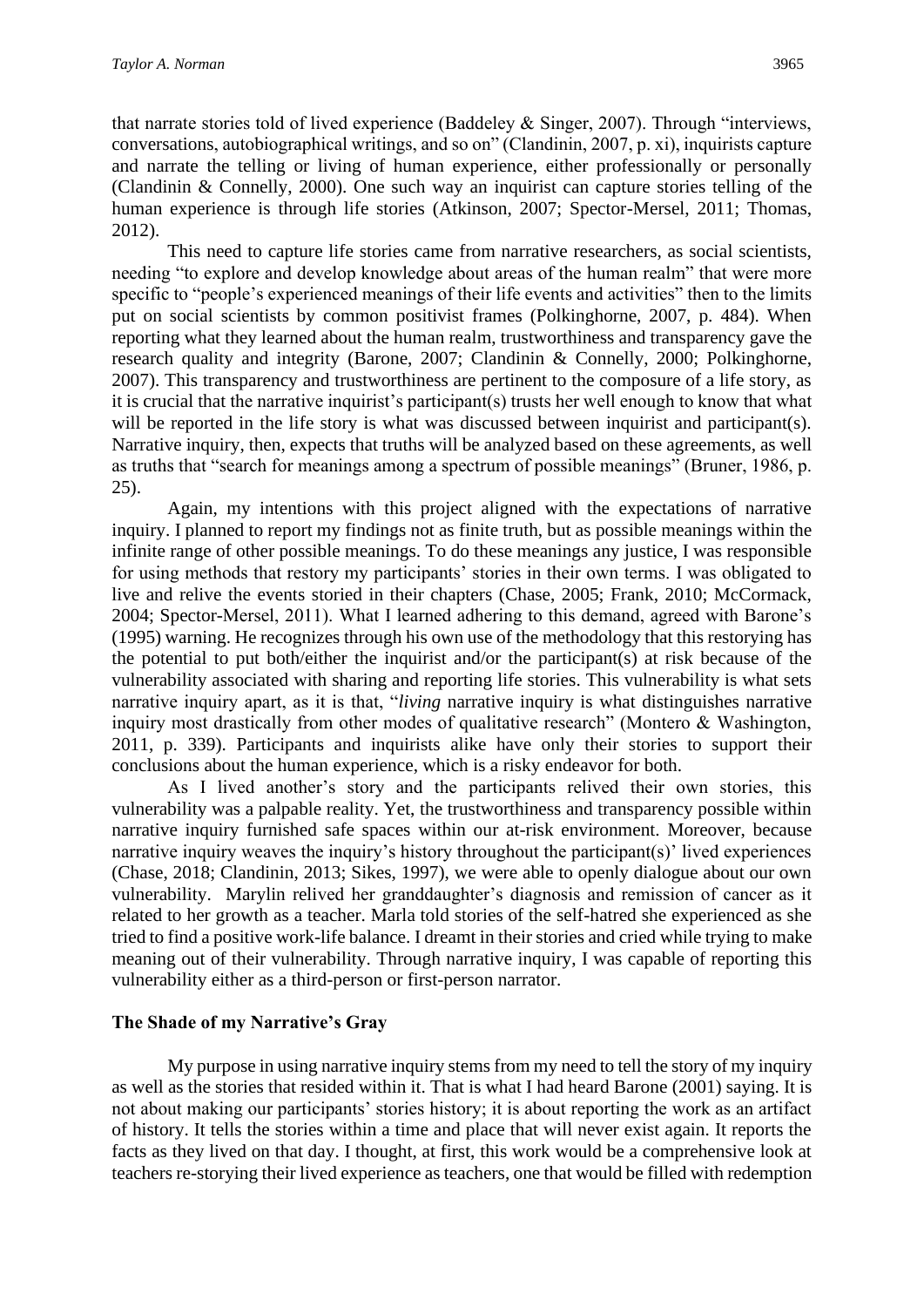sequences involving turning points that led to choices important to their professional journeys (Frank, 2010; McAdams & Bowman, 2001). Positioning teaching as a life story, I found a narrative identity not filled with sequences of redemption but sequences of endurance.

Using the methods I describe in detail below, I was able to construct lived narratives spoken from the participant's understanding of their pedagogical growth and professional development while enduring the teacher's life. Teaching life stories, then, are not just the lived stories of the experienced tension correlated with the border crossing of the student turned teacher (Alsup, 2006; Danielewicz, 2001), but the stories that narrate the border crossing of the teacher turned parent, teacher turned partner, teacher turned coach, teacher turned department head. The application of life story research to this inquiry project highlighted each participant's progression through their teaching life regardless of space and/or time (Berger, 2008; McAdams & McLean, 2013). By recalling these autobiographical memories, veteran teachers were able to reflect upon their own recollections to make meaning of their teaching lives (Damasio, 1999; Atkinson, 2007).

**Life story interviews.** Interviews are the most common method used to collect narrative research (Hollingsworth & Dybdahl, 2007; Rogers, 2007). Well-crafted interview questions have the potential to reveal participant life stories when analyzing and reporting the inquiry. With this being the case, I began by collecting the participants' teaching life stories with a one-time, roughly two-hour life story interview, which was also recorded and transcribed. Because I was inquiring the veteran teacher's life story, a narrative that I hoped would be prone to the positive well-being I observed as a young teacher—a well-being I would come to understand through Aristotle's concept of "eudaimonia" (Bauer, et al., 2006) because it was a well-being that was happy and fulfilled—Atkinson's (2007) approach to the life story interview permitted the construction of interview questions that re-storied participants' memories about their understood well-being and existence. By constructing interview questions that recall memories about (1) *ourselves*, (2) *others*, (3) *the world around us*, and (4) *spirituality*, participants were able to bring forth narratives of awareness, experience, existence, and reflection regarding how each understood her/his professional well-being. Following Atkinson's suggestions, I constructed the following interview questions:

- Q1: *Ourselves*: How did you come to call yourself "teacher" —what types of events happened to inform this new identity you knew as "teacher?"
- Q2: *Other*: How did the community within the school contribute to you calling yourself *teacher*? How did the students contribute to you calling yourself *teacher*?
- Q3: *The World Around Us*: What happened to you outside of the classroom that made you see yourself as a teacher? What happened out there, in the world, that allowed you to think, "I chose the right profession?"
- Q4: *The World Around Us/Spirituality*: What happened in your life as a teacher that affected your personal life?
- Q5: *Spirituality*: What experiences have you had in the school or your classroom that contribute to your belief that you were always supposed to be a teacher?

I used the transcripts of these five-question interviews to re-story the participants' teaching life stories (McCormack, 2004), and organized their stories as love stories to translate their histories in a relatable way (Caine et al., 2017; Hardwick, 2011). What I provide below is how I came to do this. Example 1 is the beginning of one of the participant's, Harry's, answers to the interview, and Example 2 is how I storied the story within the inquiry.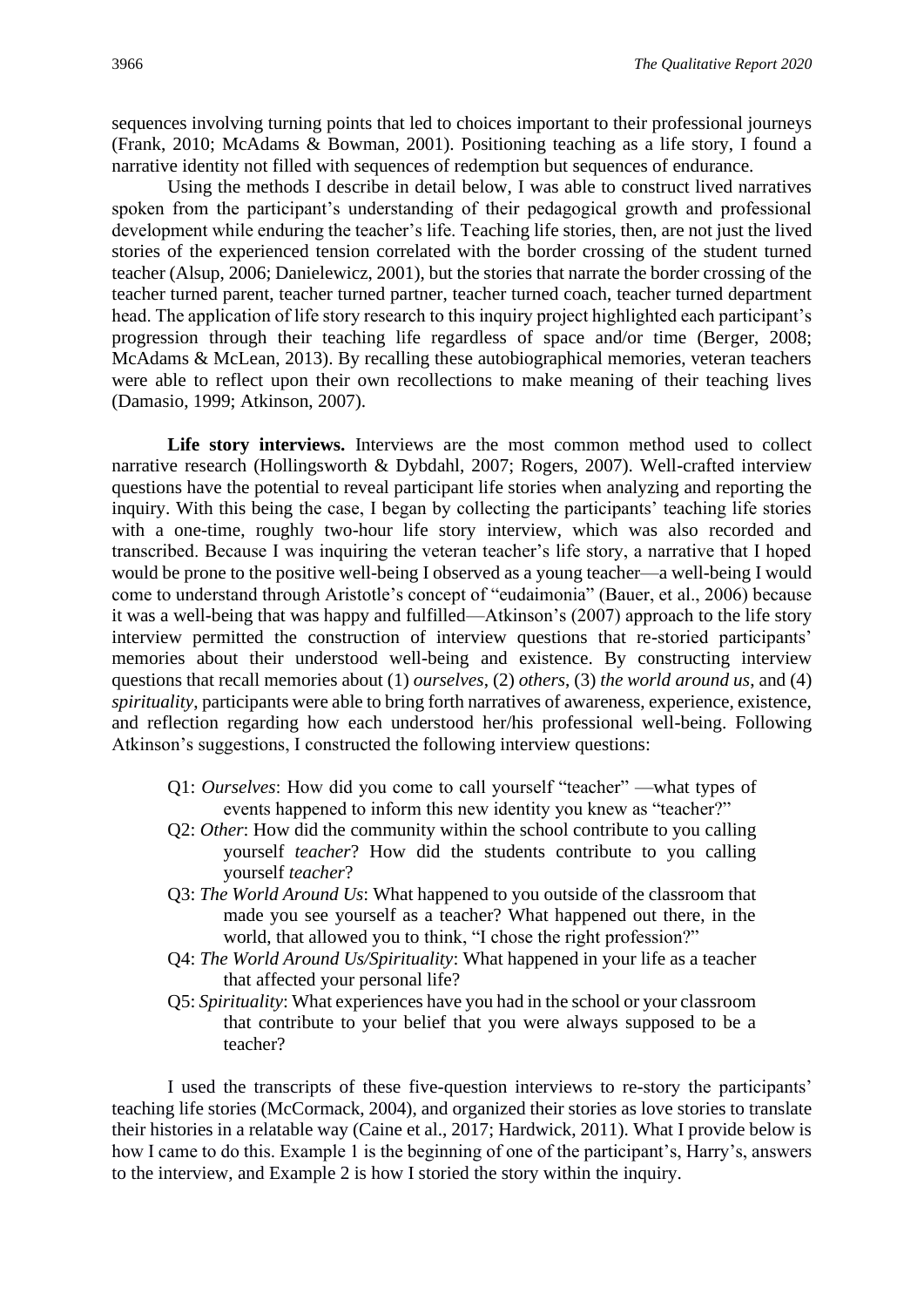# Example 1:

- Author: When you were younger, do you have a first memory that describes how you might have seen yourself as teacher?
- Harry: (He stops to consider the question)—I can remember one of the things that happened to me, as a child, that started to make me think of myself as a teacher—first one occurred about, I'm going to say  $4<sup>th</sup>$ ,  $5<sup>th</sup>$ , or  $6<sup>th</sup>$ grade, I grew up in Middletown, when I went to elementary school, 4<sup>th</sup>, 5<sup>th</sup>, or 6<sup>th</sup> grade we had a student in our class, who was two years older than the rest of us, he had held back or failed twice, or whatever it was called in those days, I remember his name, and in those days there was sort of a stigma, being held back like that, probably would be true today, except nobody's ever held—but, you know, we made fun of him for being stupid, he was our friend, but we knew he was different, we knew he belonged a year or two ahead of us, and I just remember once, I and a couple of other kids in class, you know, we were all talking about how unintelligent this one guy was, we said, "Let's make a test for him," so we started to make this multi-page test for him, covering all the different things we were learning in school, there was a math section, it was like we were doing a standardized test, well the teacher got wind of what we were doing and cut it off just like that, for obvious reasons, and I remember thinking "I was having a lot of fun doing that," trying to make it a good test, and be fair, I just didn't see what the commotion was, so that's when I was maybe 11 years old, maybe 10, maybe 12.

# Example 2:

Regardless of Harry's avoidance, teaching always fascinated him. He found the work captivating, the ability to affect change intoxicating. In an early grade,  $4<sup>th</sup>$ , 5<sup>th</sup>, or 6<sup>th</sup> he says, one of his classmates was an older boy. This boy was older because he had been held back twice. Having repeated the grade two times, Harry and his friends decided to assess his knowledge, "so we started to make this multi-page test for him, covering all the different things we were learning in school, there were multiple sections, it was like we were doing a standardized test." In those days, being held back was a sort of social stigma, it suggested something about both work ethic and intelligence. Playing into what society had taught them, Harry and his friends embarked on an expedition to prove social thought true. Before they had time to assess this boy, though, their teacher "got wind of what we were doing and cut it off, just like that, for obvious reasons." Yet, he remembers that experience not because he feels remorse for making fun of the held back kid (which, of course, he does), but that he remembers actually *enjoying* the test-making process. Searching through materials and deciding what content to select for a good and fair assessment was just plain exciting.

Through this method of re-storying and organizing participant interviews, generally, I added between 3000 and 4000 words to each participant's interview in the forms of connective words/phrases and introductory words/phrases. These added words and phrases shaped a more coherent and intelligible story. I did this to challenge my authority as the researcher. By using their words to narrate the majority of their stories, I was able to share the representation of each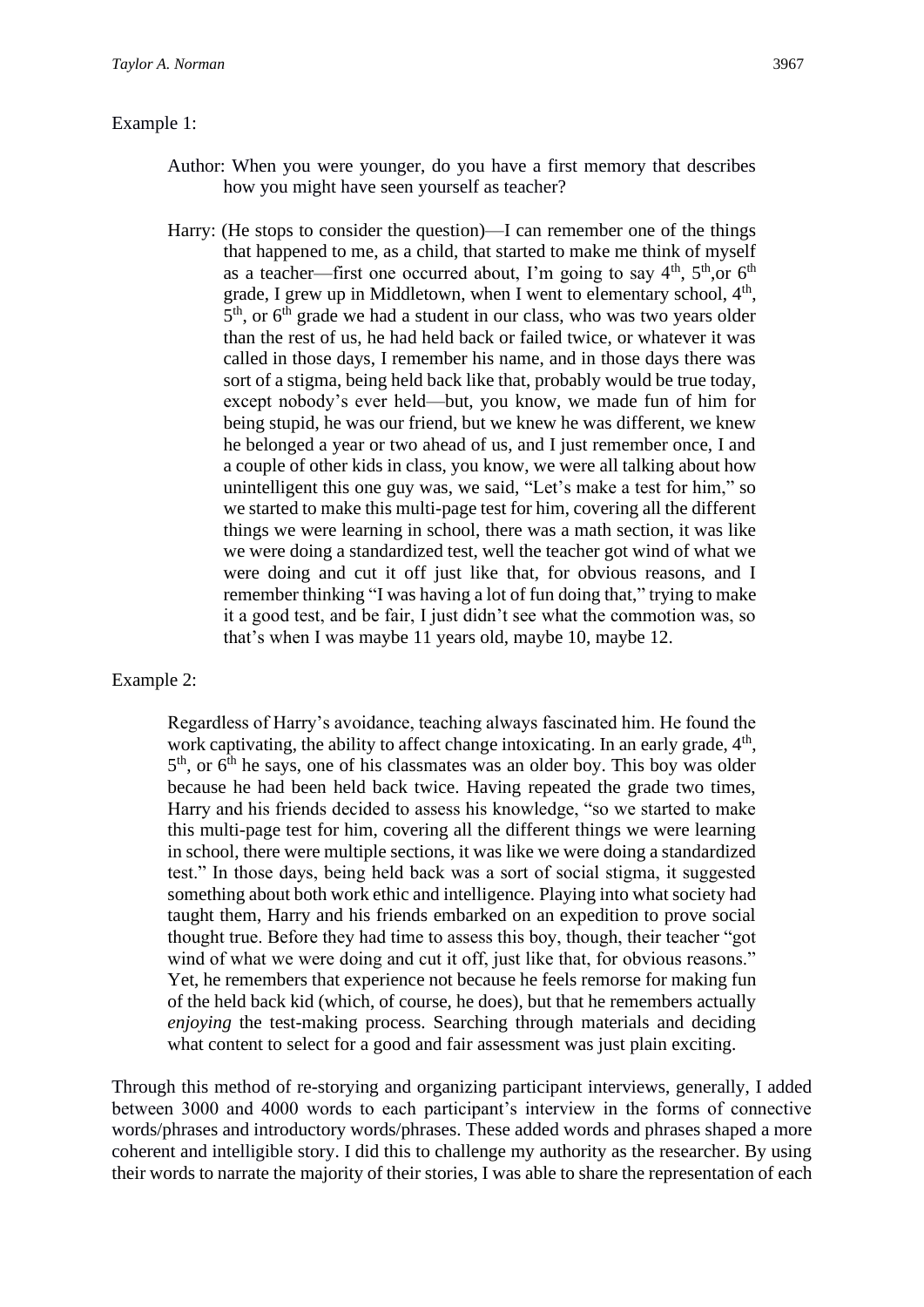participant with each participant (Gerrard et al., 2017; St. Pierre, 2013).

To do this storying, I took stories out of their interviews like puzzle pieces and thematically placed them where they made the picture of their teaching life stories feel most complete based on the stories they chose to share and our intimate relationship as colleagues. To "deepen the awareness" of these teaching life stories (Caine et al., 2017, p. 218), I then organized the pieces detailed by the participants as a love story (Chapman, 1995; Gee, 2005; Hardwick, 2011). After reliving Marylin's statement above, I came to see the image of the endured teacher identity piece by piece. A  $25<sup>th</sup>$  anniversary party. Low lights. A microphone. An aged hand. Frail lips. A set of eyes that fall on a partner, happy they'd "stuck it out."

This image became clearer after I reviewed how a novelist plots a love affair (Hardwick, 2011). Hardwick (2011) plots love in five stages: infatuation, flirtation, friendship, commitment, and love. These five stages arranged spaces to organize all five participants' identity narratives in a translatable way (Caine et al., 2017). What I provide in the example of Harry's re-storying is organized in the infatuation stage, because his disinterest turns to interest when he unintentionally performs the actions of a teacher as a young boy. I found these certain puzzle pieces by listening actively to their descriptions of their lived stories as teachers, recognizing moments that seemed similar across stories, and living the narratives being spoken (McCormack, 2004).

Through this process of listening and living, I storied all of the teachers' chapters story by story until it assembled as a love story that exposed the image I had recognized as the endured teacher identity. I used the interview to construct the first four stages, and supplied, in full, participant-written letters to their former teacher selves and reflections about their participation in the inquiry to close the fifth and final stage. Therefore, to complete each participant's story, I went directly to the source, and asked each participant to write two reflections about their understood teacher selves. I did this because I wanted the reader to hear from the participant directly, so to be transparent. By reading their reflections, readers are able to hear from all parties involved in the construction of the inquiry. This resulted in a coauthored narrative between researcher and participant.

**Reflective letters to their former teacher selves.** I asked participants to write letters to their former teacher selves to make visible the negotiations and re-negotiations narrative identities process (McAdams, 1993; Sarbin, 2001). Negotiations and re-negotiations that Bullock and Ritter (2011) assert are elements of self-study, a non-biased, non-prescriptive method that aids in the description, interpretation, and analysis of pedagogical development (or impediment) while constructing one's narrative identity (Singer, 2004). These letters were presented in full to represent the love they had for their inherited teacher identity. In this letter, teachers were prompted to tell a story or set of stories they would have liked to have known during their first few years as a teacher. This letter uncovered conversations of turning points and transitions without specifically asking for them, something Carlsson (2012) advocates for when in search of authentic moments of self-innovation or transformation. Additionally, I did this to display something from each participant that they storied (Bakhtin, 1981; Barone, 1995; 2001). Because we use language, written or spoken, to build and rebuild the worlds around us, I wanted to add, directly, the language written by each participant about his/her teacher identity (Bakhtin, 1981; Gee, 2005).

Although "love" was only used as a verb to identify what they liked about their job in retrospect, they never stated directly that they loved their professional identity. I performed a discourse analysis to explain how I qualified their letters as love notes to their teacher identity. I concluded their stories with this discourse analysis. Gee's discourse analysis situates meaning in the language used regarding "things that exist in the mind and in the world" (p. 68). This is the truest and the easiest way "to grasp what [participants] mean" in their own language; as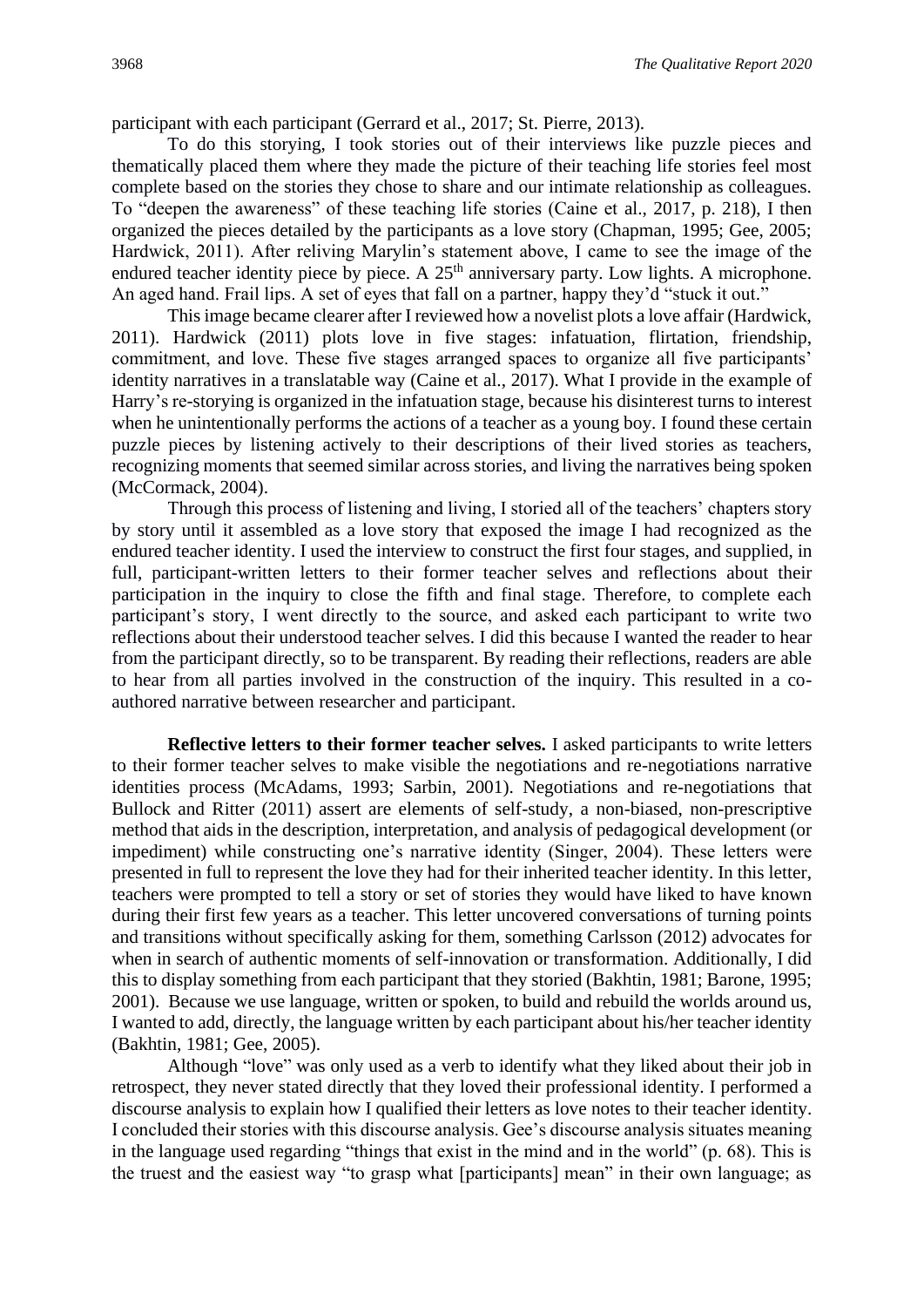well as offer some suggestion for "how and why they are significant" in the researcher's voice (p. 69). Because I claim it to be a close, intimate relationship—the endured teacher identity— I used Chapman's (1995) languages of love as the tools for my discourse analysis (Gee, 2005). Chapman, a trained therapist, found five languages most commonly spoken by his clients when speaking about their love affairs. There were lonely wives who wanted quality time away from the television with their partners, there were husbands who completed all of the household chores without any gratification or thanks, there were couples who never had a kind word to share with one another.

These languages helped me analyze the particular language used in the teachers' letters about their love and affection toward their teacher identity. Chapman's (1995) languages are as follows:

- Words of affirmation: Words of kindness used to encourage or compliment one's partner.
- Quality time: Time spent together that inspires a kind of togetherness that shares an intimate dialogue.
- Receiving or Giving of Gifts: Tokens of affection and/or visual symbols of love; gifts are given to show one partner present to the other.
- Acts of Service: Any service provided to help with necessary tasks for which both partners are responsible.
- Physical touch: Any sort of physical touch, from hand holding to intercourse. (p. 15)

While analyzing the discourse used in the letter, I found a maintained, open line of communication within themselves that spoke directly to their teacher selves in languages similar to Chapman's love languages. The endured teacher identity, though, only spoke in a few of Chapman's (1995) love languages. "Physical touch" had no real presence in the language the five teachers shared about their former professional selves. Furthermore, they did not make much mention of "giving and receiving gifts" regarding their embodiment of the endured teacher identity. What was found was a saturation of "quality time" when speaking of this identity.

 For example, all five veteran teachers shared an intimate dialogue between themselves and their former professional selves in their letters. This dialogue was inspired by a shared togetherness, an if-I-had-known-then-what-I-know-now kind of dialogue. One teacher in particular, Elizabeth, spoke of keeping teaching journals while a young teacher. In order to construct her letter, she used feelings found in those journals to explain how quality time spent between her and her teacher self had been most beneficial to the teacher she is today, as she writes in her letter to her former teacher self:

Rummaging through a box of old journals, I found the one you kept in the spring of 1968, your second full year of teaching  $7<sup>th</sup>$  and  $8<sup>th</sup>$  grade English in Wisconsin. On the first read, I squirmed—so many rookie mistakes and such profound naïveté. No wonder the two years before this had been so rough. Between the lines, I could read your angst and sensed the strain. You recorded your gripes and a whole slug of criticisms, but mainly what you said was this: "School is so hard—it demands so much." … By the third read, I was past the embarrassment over my own clumsiness. I could see myself in your narrative. Teaching style, values, impulses as an educator—the seeds of what you (I) became are all there.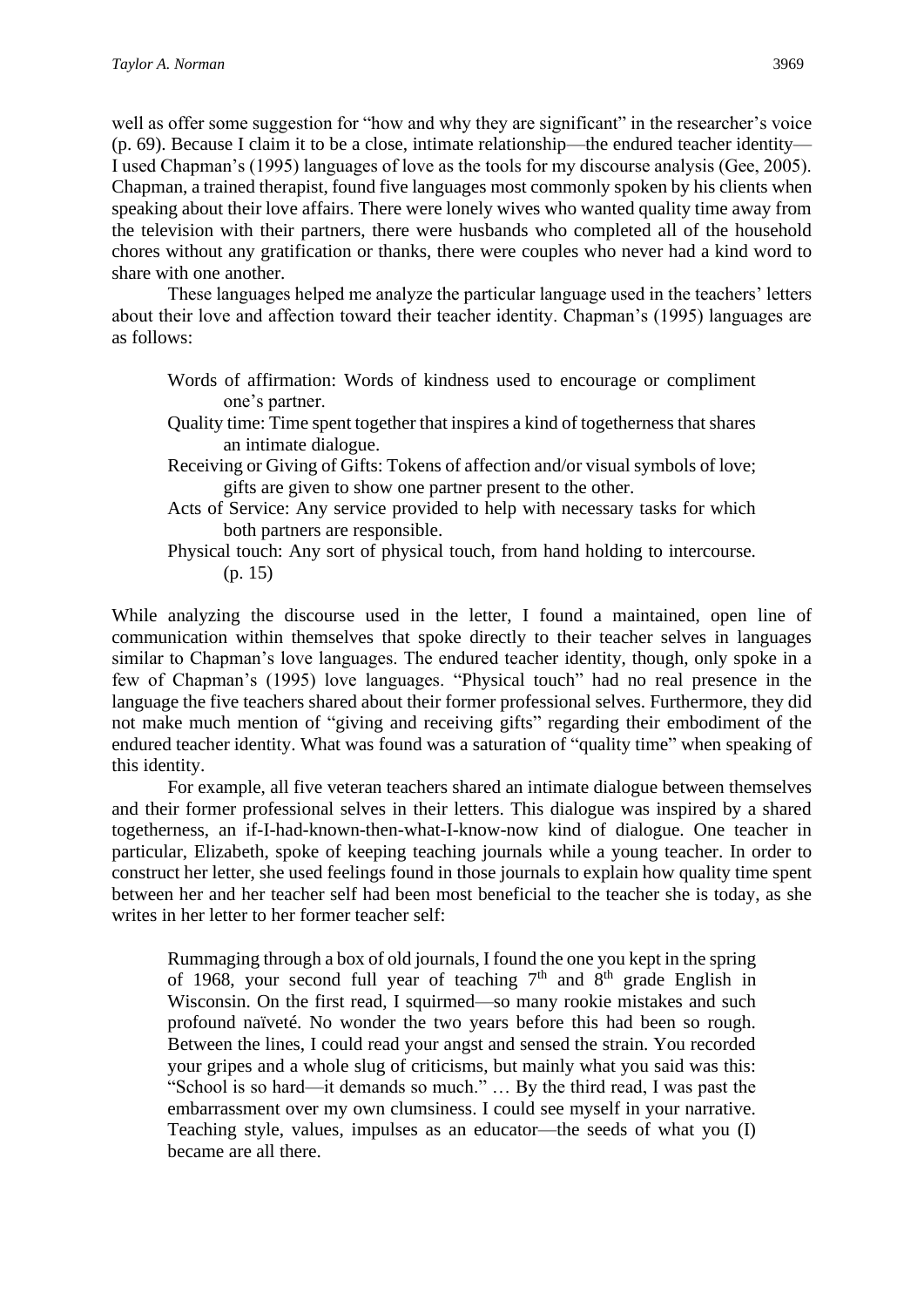Analyzing her discourse for language of her teacher identity spoken in one of Chapman's love languages, I interpret:

Elizabeth seems to utter language to her former teacher self in words of quality time, time spent between Elizabeth and her teacher self reflexively asking questions of personal reflections occurred over her many years as a teacher. By reviewing her past teacher journals, she ultimately finds humor in her naiveté, and reminds her earlier self that this naiveté, no matter how embarrassing, will be a big part of her coming to find a sense of self in her classroom, a sense of self she truly loves.

Finding language in her letter that suggested it was this reflective dialogue that she established through these early activities of writing about her classroom, I was able to see this reflection as quality time spent thinking about her teacher identity. Elizabeth's reflective thinking, she reports, is what solidified her teacher identity.

**Reflective narratives regarding their participation in the inquiry.** The participants' discourse was further analyzed based on reflective narratives the participants wrote based on their experiences with the inquiry. To bring this to life, I posted the participant's letters to their former teacher selves to a blog. Each letter was posted by me and was presented to the group under each teacher's pseudonym. The teachers were asked to read the letters on the blog. They were then asked to compose a final reflective narrative based on their experiences participating in the study. Because participant reflections have the ability to restory how participants might understand the narratives they presented while participating in the study, narrative inquiry finds a dialogic voice that emphasizes growth and development through participant reflections (Frank, 2010). The reflective narrative inquired of this dialogic self-awareness—wondering what the participants became aware of while composing and reading other relational narratives of professional identity (Clandinin, 2013). This dialogical self-awareness is revealed in the following statements made by the teachers:

- Harry: The gist of another comment also resonated with me: "Don't spend too much time comparing yourself to other teachers. Everyone is different, and kids need variety. They will run into many different kinds of bosses and fellow employees that they will need to get along with." Yes! I believe deeply that our work—or perhaps our actual impact—as teachers is just as much to model proper adult behavior and relationships with others than to get kids to master particular areas of knowledge and skills.
- Lauren: When I have days that are not great, when I have days where I just want to throw the towel in, when I have days where I think, "Why am I here? What am I doing?"—I will look back at this experience, I will read my reflections and the other things I have written, and I will know and remember and enjoy this wonderful ride that is being an English teacher.
- Marla: I feel as though I could place an identity on each letter. The teacher who is informed by social changes in her youth continued to experiment throughout her career and work to expand the world of her students. The teacher who discussed teaching as a community-building endeavor has long roots in our community with family and employment. His family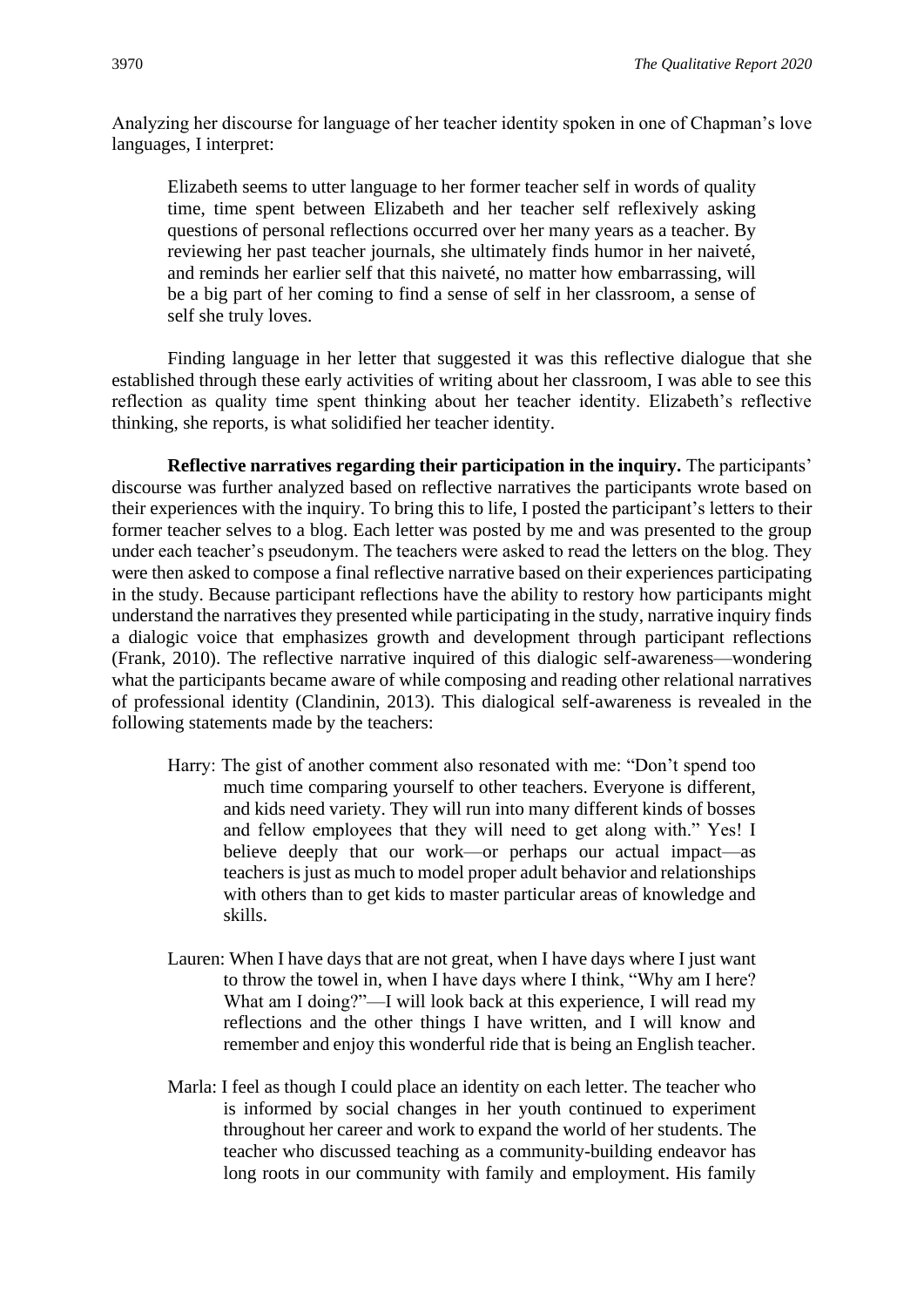is at the foundation of our town. The roller-coaster rider is the poet and artist. She is a student favorite for her understanding and smooth cool interactions with the teens. Now I realize that you meant how do we identify with these teachers. I wish that I was as introspective as they are. I wish that I was more about the big picture. I am caught up in survival and low on Maslow's hierarchy. They are much closer to selfactualizing themselves as teachers.

All reflective narratives were also supplied in full and organized in the love stage. I used the language used in the narratives to subsequently analyze their love for their teacher identity, as was done with the letters. These narratives spoke in "acts of service" and "words of affirmation" mostly.

**Role of the inquirist.** Because these stories are collaborative, because their stories are narrations made by me drawing "semantic conclusions about the self from the episodic information that the stories convey" (McAdams & McLean, 2013, p. 235), my role as the inquirist was to convey the story and its worth to teacher identity research. Through this conveying, interpretations can be made across episodes, and these interpretations could offer teachers' semantic conclusions. To support my claims of interpretation and limit the risk of mistelling their stories, I included ample amounts of original text, such as that of the letters and reflective narratives written by the participants (McCormack, 2004; Thomas, 2012). I did this hoping to stimulate reflection and discussion within the reader about these teaching life stories (Barone, 2001).

In studies methodologically driven by narrative inquiry, the role of the inquirist is to be reflexive, reflective, and aware of the participants' stories and the inquirist's analysis of these stories (Chase, 2018; Clandinin & Connelly, 2000; Polkinghorne, 1988; Riessman, 1990). As the inquirist, I storied each teacher's identity as a third-person omniscient narrator to stay reflexive, reflective, and aware while constructing their identity narratives, and a first-person narrator when telling the narrative specific to the inquiry. To aid this analysis, I kept a researcher's journal. In order to apply and know the narrative spoken by each participant, reflexively and rigorously, I kept a reflective journal that questioned what I thought the work was going to be, how it was going to be that way, and important reflections of what was happening, intra-personally, while I wrote the entire study.

Other than my own personal reflections on the work, I kept any continued communication with the participants in this journal. If there was a need to re-interview a participant or there were any emails shared between the two of us that found purpose in a participant's narrative, I added them to my researcher's journal. For example, when Marylin decided to retire mid-year, we scheduled a new meeting focused on her decisions and its connection to her professional life story. This second interview was then transcribed in my journal.

The teaching life stories were then constructed by the life story interviews, participantwritten reflections, and any subsequent communication we had during the creation of their stories. This method of writing their stories allowed me to tell their story as their storyteller; it allowed me to story their stories in their terms (McCormack, 2004). Upon their completion, participants were emailed their stories before my doctoral defense. It was encouraging to receive "words of affirmation" from them. In their own terms, Elizabeth, Harry, Marylin, Lauren, and Marla explained that their stories made them proud of the teachers they had become.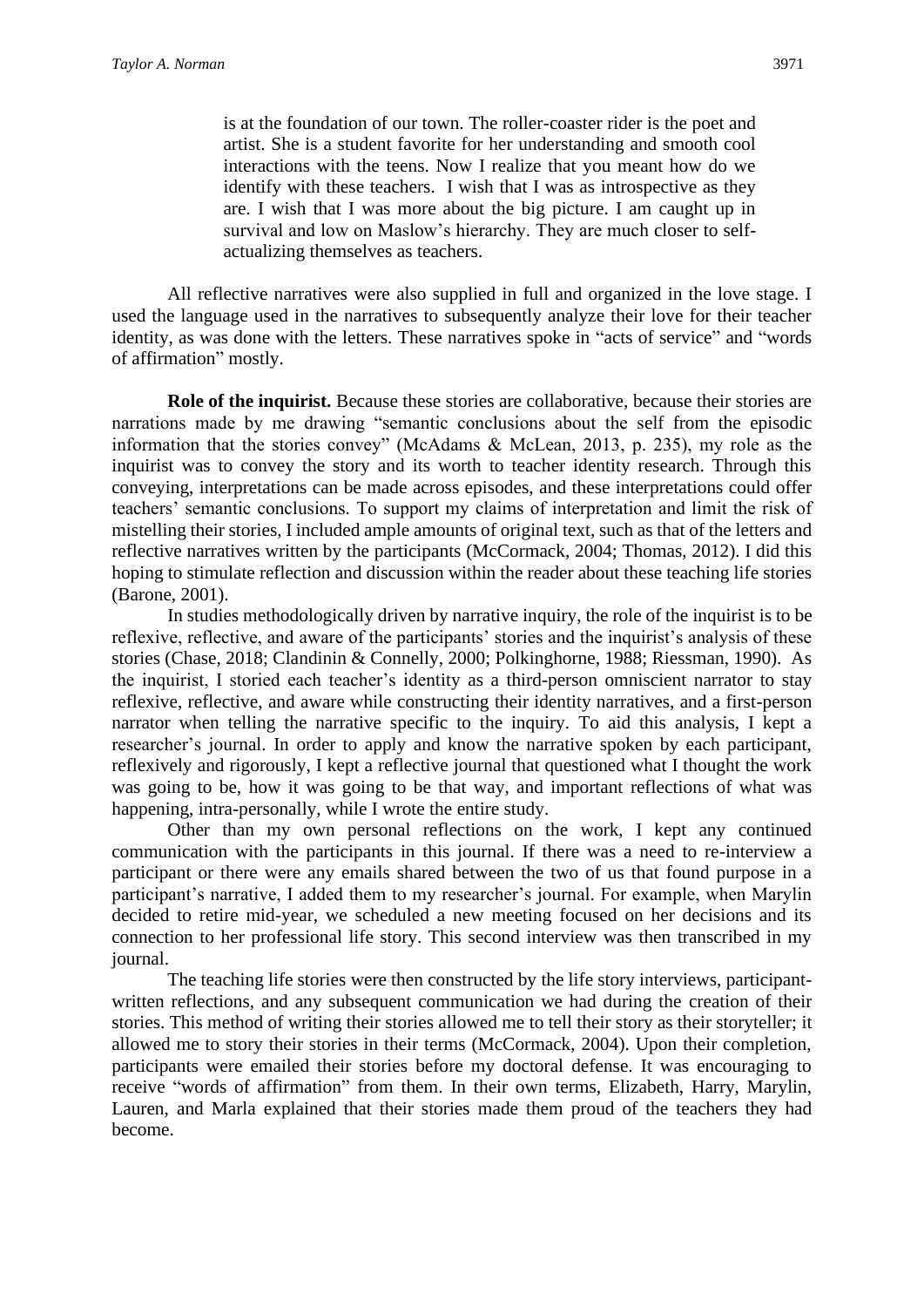#### **Conclusion**

By way of narrative inquiry, these veteran teachers taught me that a sustained teacher identity must be one that *endures*. This endurance evolves into a practice informed by a creative-communal-reflective teacher stance and experienced through a positive well-being. It hurts. It celebrates. It listens. It advocates. It empathizes. It disciplines. Yet, ultimately, it loves. That is why this project was pieced together as a love story. Similar to a love story, this identity evolves and revolves as it endures the conditions of sharing space in another's life. I collected these stories so that young teachers could have a collection of stories to support them through their first tense border crossing from student to teacher, in order to cross the next border, then the next, and the next, until their teaching identity gives their lives purpose. Until their teacher identity is inseparable from who they are. If this purpose is not found, then, I fear, young teachers will continue to prematurely resign from their classrooms because of their inability to cross the student-teacher border.

When I first stepped into my classroom, I crossed the threshold between student and teacher as most young teachers do; I entered into a career about which I knew nothing. I chose a career based on a profession I had imagined. I had no idea what would be expected. I had no idea I was going to have to teach through students dying, through students dropping-out, through students being searched for oxycontin only to find out it was aspirin, through students losing all of their possessions in a fire, through students calling me stupid, through students telling me I failed them. I had no idea. But the veteran teachers with whom I worked did, and that is the life-blood of this entire project. Their stance and well-being informed my vulnerable and frightening first few years. My inquiry project's goal was to find a way to share their teaching life stories, so that young teachers could have the tools I had as a young teacher. Once narrative inquiry revealed itself as a method that embodied experience through stories, I found a way to tell the story of the endured teacher identity, an identity inspired by my colleagues and defined to enrich the teaching community as well as its community-in-the-making.

#### **References**

- Alsup, J. (2019). *Millennial teacher identity discourses: Balancing self and other* (2<sup>nd</sup> ed.). Routledge.
- Alsup, J. (2006). *Teaching identity discourses: Negotiating personal and professional spaces.*  Lawrence Erlbaum Associates.
- Atkinson, R. (2007). The life story interview as a bridge in narrative inquiry. In D. J. Clandinin (Ed.), *Handbook of narrative inquiry: Mapping a new methodology* (pp. 224-246). Sage.
- Baddeley, J., & Singer, J.A. (2007). Charting the life story's path: Narrative identity across the life span. In D. J. Clandinin (Ed.), *Handbook of narrative inquiry: Mapping a new methodology* (pp. 177-202). Sage.
- Bakhtin, M. M. (1981). *Dialogic imagination.* University of Texas Press.
- Barkhuizen, G., & Hacker, P. (2009). A collaborative narrative inquiry: Two teacher educators learning about narrative inquiry. *The Journal of Language Learning, 25*(1), 1-25. Doi: <http://dx.doi.org/10.5785/25-1-25>
- Barone, T. (2001). *Touching eternity: The enduring outcomes of teaching*. Teachers College Press.
- Barone, T. (2007). A return to the gold standard? Questioning the future of narrative construction as educational research. *Qualitative Inquiry, 13*(4), 454-470. Doi: 10.1177/1077800406297667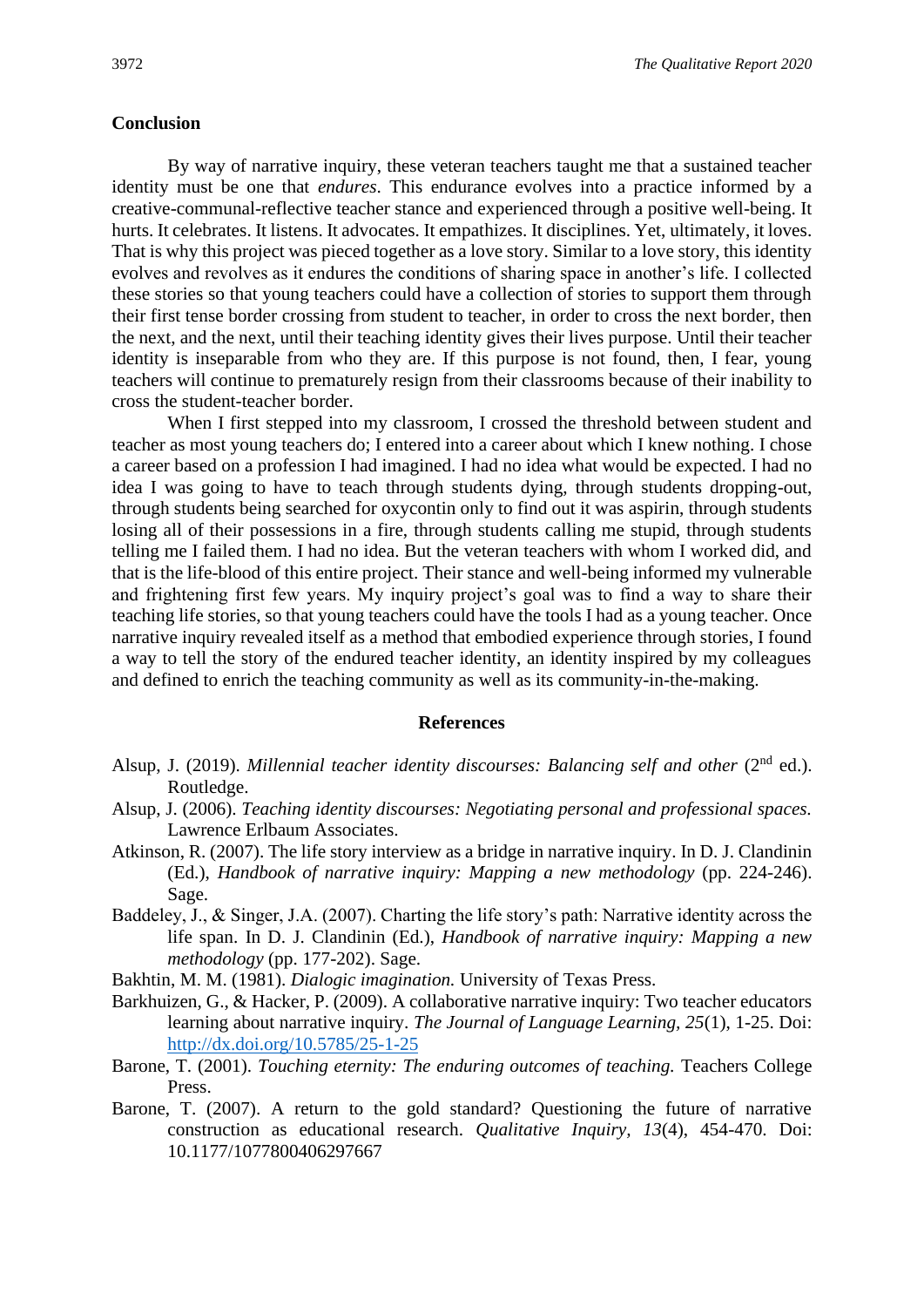- Bauer, J. J., McAdams, D. P., & Pals, J. L. (2006). Narrative identity and eudaimonic wellbeing. *Journal of Happiness Studies, 9*, 81-104. Doi: 10.1007/s10902-006-9021
- Bhabha, H. (1994). *The location of culture*. Routledge.
- Boje, D. M. (2007). From Wilda to Disney: Living stories in family and organization research. In D. J. Clandinin (Ed.), *Handbook of narrative inquiry: Mapping a new methodology*  (pp. 251-279). Sage.
- Britzman, D. P. (1991). *Practice makes practice: A critical study of learning to teach.* State University of New York Press.
- Bruner, J. (1990). *Acts of meaning.* Harvard University Press.
- Bruner, J. (1986). *Actual minds, possible worlds.* Harvard University Press.
- Bullock, S. M., & Ritter, J. K. (2011). Exploring the transition into academia through collaborative self-study. *Studying Teacher Education, 7*(2), 171-181. Doi: 10.1080/17425964.2011.591173
- Caine, V., Murphy, M. S., Estefan, A., Clandinin, D. J., Steeves, P., & Huber, J. (2017). Exploring the purposes of fictionalization in narrative inquiry. *Qualitative Inquiry, 23*(3), 215-221. Doi: 10.1177/1077800416643997
- Carlsson, C. (2012). Using 'turning points' to understand processes of change in offending. *The British Journal of Criminology, 52*, 1-16. Doi: 10.1093/bjc/azr062
- Chapman, G. (1995). *The five love languages: How to express heartfelt commitment to your mate.* Northfield.
- Chase, S. (2005). Narrative inquiry: Multiple lens, approaches, voices. In N. K. Denzin & Y. S Lincoln (Eds.), *The SAGE handbook of qualitative research* (3<sup>rd</sup> ed., pp. 651-679). Sage.
- Chase S. E. (2018). Narrative inquiry: Toward theoretical and methodological maturity. In N.K Denzin & Y.S. Lincoln (Eds.), *The SAGE handbook of qualitative research* (5<sup>th</sup> ed., pp. 546-560). Sage.
- Clandinin, D. J. (2013). *Engaging in narrative inquiry.* Left Coast Press.
- Clandinin, D. J. (Ed.). (2007). *Handbook of narrative inquiry: Mapping a methodology*. Sage.
- Clandinin, D. J., & Connelly, F. M. (2000). *Narrative inquiry: Experience and story in qualitative research.* Jossey-Bass.
- Clandinin, D. J., & Rosiek, J. (2007). Mapping a landscape of narrative inquiry: Borderland spaces and tensions. In D. J. Clandinin (Ed.), *Handbook of narrative inquiry: Mapping a new methodology* (pp. 35-76). Sage.
- Damasio, A. (1999). *The feeling of what happens: Body and emotion in the making of consciousness.* Houghton Mifflin.
- Danielewicz, J. (2001). *Teaching selves: Identity, pedagogy, and teacher education.* State University of New York Press.
- Denzin, N. K., & Lincoln, Y. S. (2018). Introduction: The discipline and practice of qualitative research. In N. K. Denzin & Y. S. Lincoln (Eds.), *The SAGE handbook of qualitative research*  $(5<sup>th</sup>$  ed., pp. 1-26). Sage.
- Frank, A. W. (2010). *Letting stories breathe: A socio-narratology.* University of Chicago.
- Gee, J. P. (2005). *An introduction to discourse analysis: Theory and method*. Routledge.
- Gerrard, J., Rudolph, S., & Sriprakash, A. (2017). The politics of post-qualitative inquiry: Politics and power. *Qualitative Inquiry, 23*(5), 384-394. Doi: 10.177/1077800416672694
- Greene, M. (1994). Postmodernism and the crisis of representation. *English Education, 26*(4), 206-219. http://www.jstor.org/stable40172842
- Grumet, M. R. (1988). *Bitter milk: Women and teaching*. University of Massachusetts Press.
- Hardwick, M. (2011). *Plotting the teen romance*. [http://www.writing](http://www.writing-world.com/children/teenromance.shtml)[world.com/children/teenromance.shtml](http://www.writing-world.com/children/teenromance.shtml)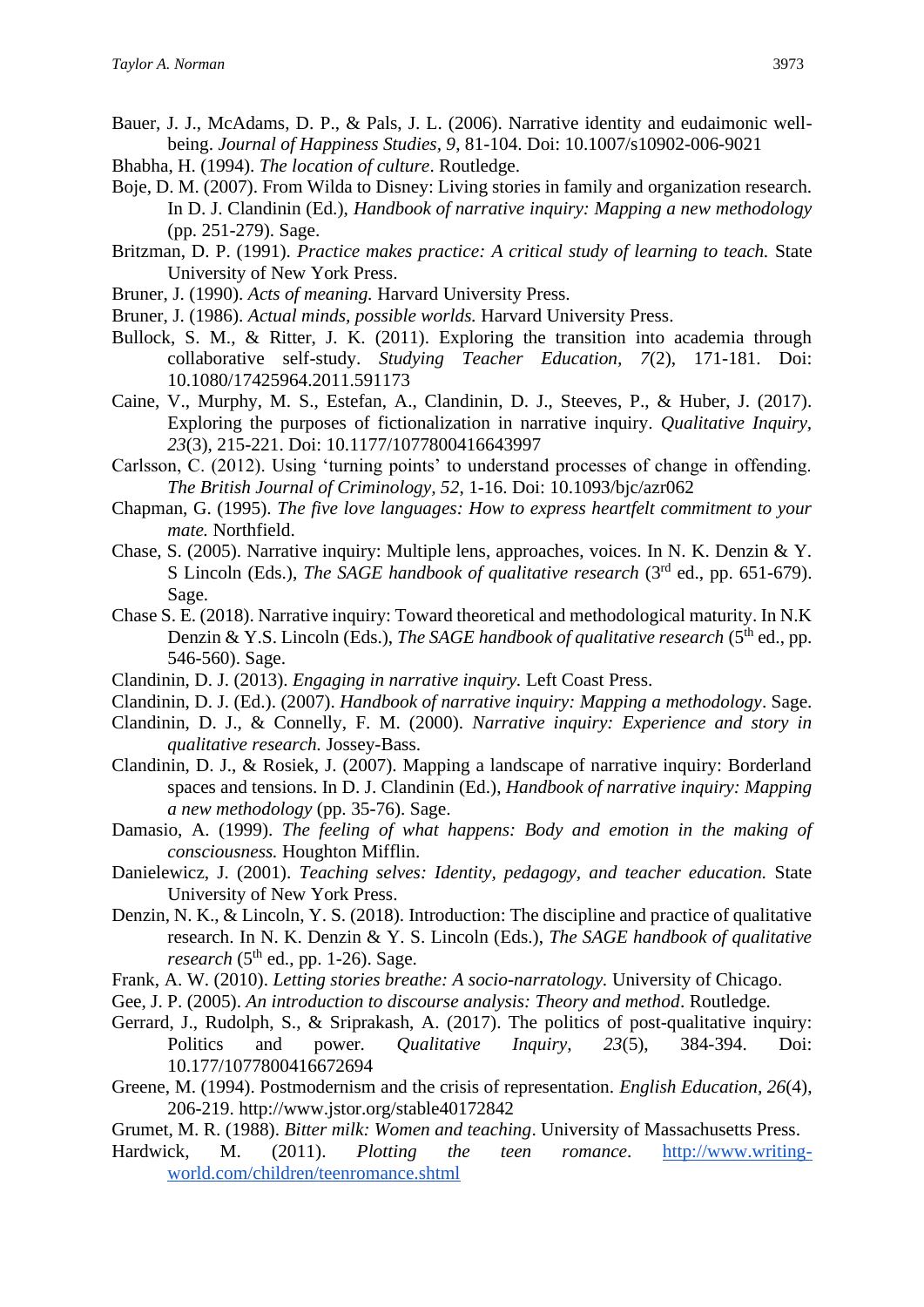- Hollingsworth, S., & Dybdahl, M. (2007). Talking to learn: The critical role of conversation in narrative inquiry. In D. J. Clandinin (Ed.), *Handbook of narrative inquiry: Mapping a new methodology* (pp. 146-176). Sage.
- Ingersoll, R., & Strong, M. (2011). The impact of induction and mentoring programs for beginning teachers: A critical review of the research. *Review of Educational Literature, 81*(2), 201-233. Doi: 10.3102/0034654311403323
- Maple, M., & Edwards, H. (2009). Locating and understanding voices in narrative inquiry: A journey of discovery. In V. Minichiello & J. A. Kottler (Eds.), *Qualitative journeys: Student and mentor experiences with research* (pp. 33-48). Sage.
- McAdams, D. P. (1993). *Stories we live by: Personal myths and the making of the self.* William Morrow.
- McAdams D. P. & McLean, K.C. (2013). Narrative identity. *Association for Psychological Science, 22*(3), 233-238. Doi: 10.1177/09663721413475622
- Macintyre Latta, M., Schnellert, L., Ondrik, K., & Sasges, M. (2018). Modes of being: Mobilizing narrative inquiry. *Qualitative Inquiry, 00*(0), 1-11. Doi: 10.1177/1077800418786309
- McCormack, C. (2004). Storying stories: A narrative approach to in-depth interview conversations. *International Journal of Social Research Methodology, 7*(3), 219-236. Doi: 10.1080/13645570210166382
- Montero, M. K., & Washington, R. D. (2011) Narrative approaches: Exploring the phenomenon and/or method. In N. K. Duke & M. H. Mallette (Eds.), *Literacy research methodologies* (pp. 331-352). Guilford Press.
- Pinnegar, S., & Daynes, J. G. (2007) Locating narrative inquiry historically: Thematics in the turn to narrative. In D. J. Clandinin (Ed.), *Handbook of narrative inquiry: Mapping a methodology* (pp. 3-34). Thousand Oaks: CA: Sage.
- Polkinghorne, D. E. (2007). Validity issues in narrative research. *Qualitative Inquiry*, *13*(4), 471-486. Doi: 10.1177/1077800406297670
- Polkinghorne, D. E. (1988). *Narrative knowing and the human sciences.* State University of New York Press.
- Riessman, C. K. (1990). *Divorce talk: Women and men make sense of personal relationships.*  Rutgers University Press.
- Rogers, A. G. (2007). The unsayable, Lacanian psychoanalysis, and the art of narrative interviewing. In D. J. Clandinin (Ed.), *Handbook of narrative inquiry: Mapping a new methodology* (pp. 99-119). Sage.
- Rorty, R. (1979). *Philosophy and the mirror of nature.* Princeton University Press.
- Sarbin, T. R. (2001). Embodiment and the narrative structure of emotional life. *Narrative Inquiry, 11*(1), 217-225. http://dx.doi.org/10.1075/ni.11.1.09sar
- Singer, J. A. (2004). Narrative identity and meaning-making across the adult lifespan: An introduction. *Journal of Personality and Social Psychology, 68*, 531-543. Doi: 10.1111/j.0022-3506.2004.00268.x
- Spector-Mersel, G. (2011). Mechanisms of selection in claiming narrative identities: A model for interpreting narratives. *Qualitative Inquiry 17*(2), 172-185. Doi: 10.1177/1077800410393885
- St. Pierre, E. A. (2013). The appearance of data. *Cultural Studies: Critical Methodologies, 13*(4), 223-227. Doi: 10.1177/1532708613487862
- Tierney, W. G. (2002). Get real: Representing reality. *International Journal of Qualitative Studies in Education, 15*(4), 385-398. Doi: 10.1080/09518390210145444
- Thomas, S. (2012). Narrative inquiry: Embracing the possibilities. *Qualitative Research Journal 12*(2), 206-221. Doi: 10.1108/14439881211248356